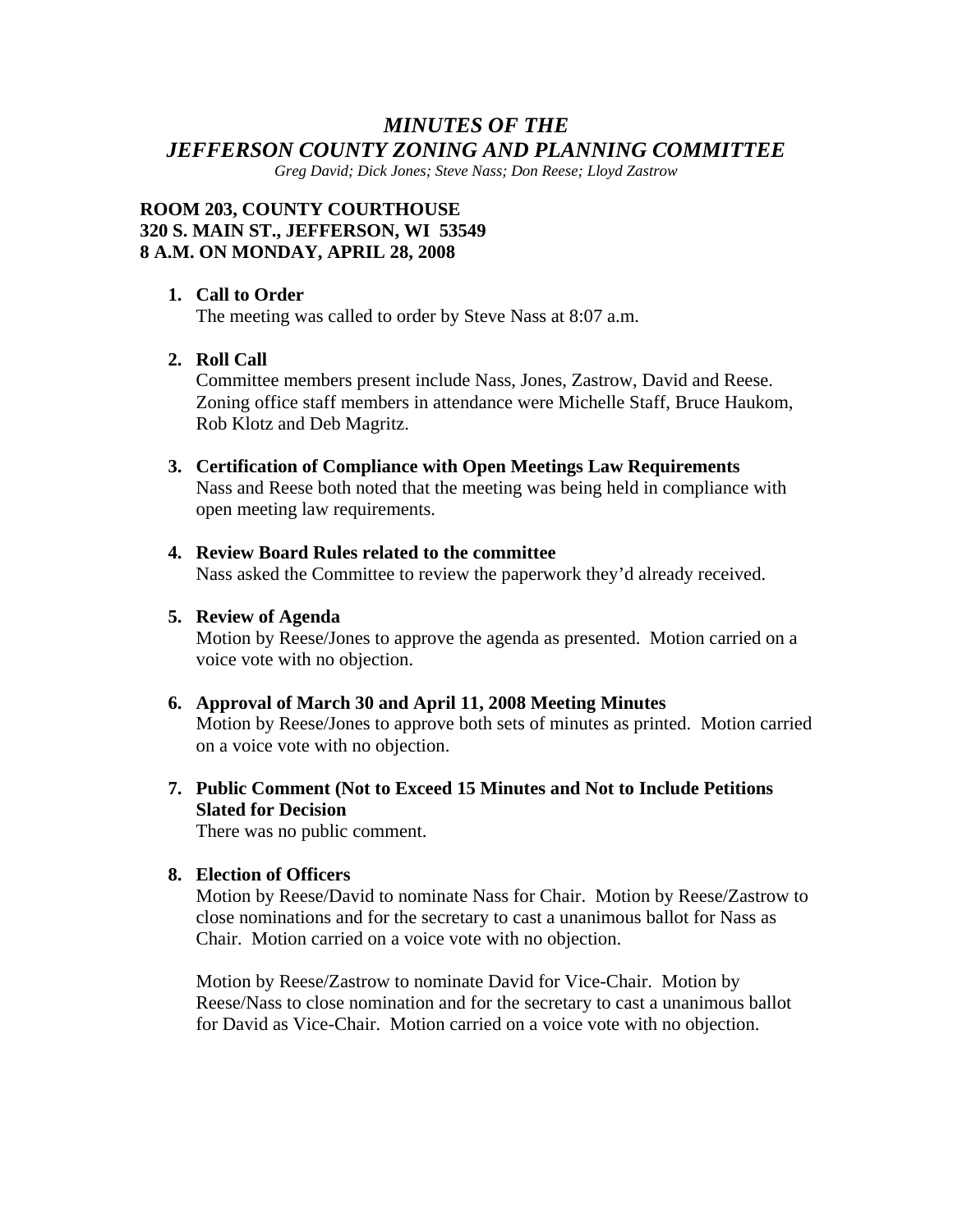Motion by Nass/Jones to nominate Reese for Secretary. Motion by Zastrow/David to close nominations and for a unanimous ballot to be cast for Reese as Secretary. Motion carried on a voice vote with no objection.

# **9. Request for Notification of Ownership Change on Conservation Easements for the Drumlin Area Trust**

Weenonah Brattset asked that a GIS layer be added to show properties with conservation easements. The Committee directed the Land Information Office to come up with an overlay and to report any budget concerns that could arise as a result

- **10. Preliminary Plat Review for Balsam Hill Subdivision, Town of Watertown**  Michelle Staff handed out a memo with six point to be addressed. Motion by Reese/David to approve the preliminary plat conditioned upon the six points listed on Staff's memo.
- **11. Discussion on Accessory Structures Designed to Look Like Habitable Structures**

Haukom and Staff explained the concerns with such structures. Motion by Reese/David to postpone any decision until after a site inspection is conducted for the property in question.

**12. One-Year Review of Conditional Use CU1477-06 for Timberlane Excavating, LLC, Town of Jefferson** 

Motion by Reese/Jones to approve the review conditioned upon approval by Land and Water Conservation Department. Motion carried on a voice vote with no objection.

# **13. Review of Approval on Petition 3307A-07 for David Pritchard, Town of Ixonia**

The Committee determined that the Schrock property is not involved with the rezoning based upon surveyor's findings. Motion by Reese/David for the Schrock property to not be impacted as far as number of lots allowed. Motion carried on a voice vote with no objection.

# *PLEASE SEE INDIVIDUAL FILES FOR A COMPLETE RECORD OF THE FOLLOWING DECISIONS:*

**14. APPROVED WITH CONDITIONS Petition 2894A-04 on a motion by Reese/Zastrow & Petition 2895A-04 on a motion by Reese/David for Candace Milan, Presented in Public Hearing on June 29, 2004 and Subsequently Postponed;** motion carried on a voice vote with no objection.